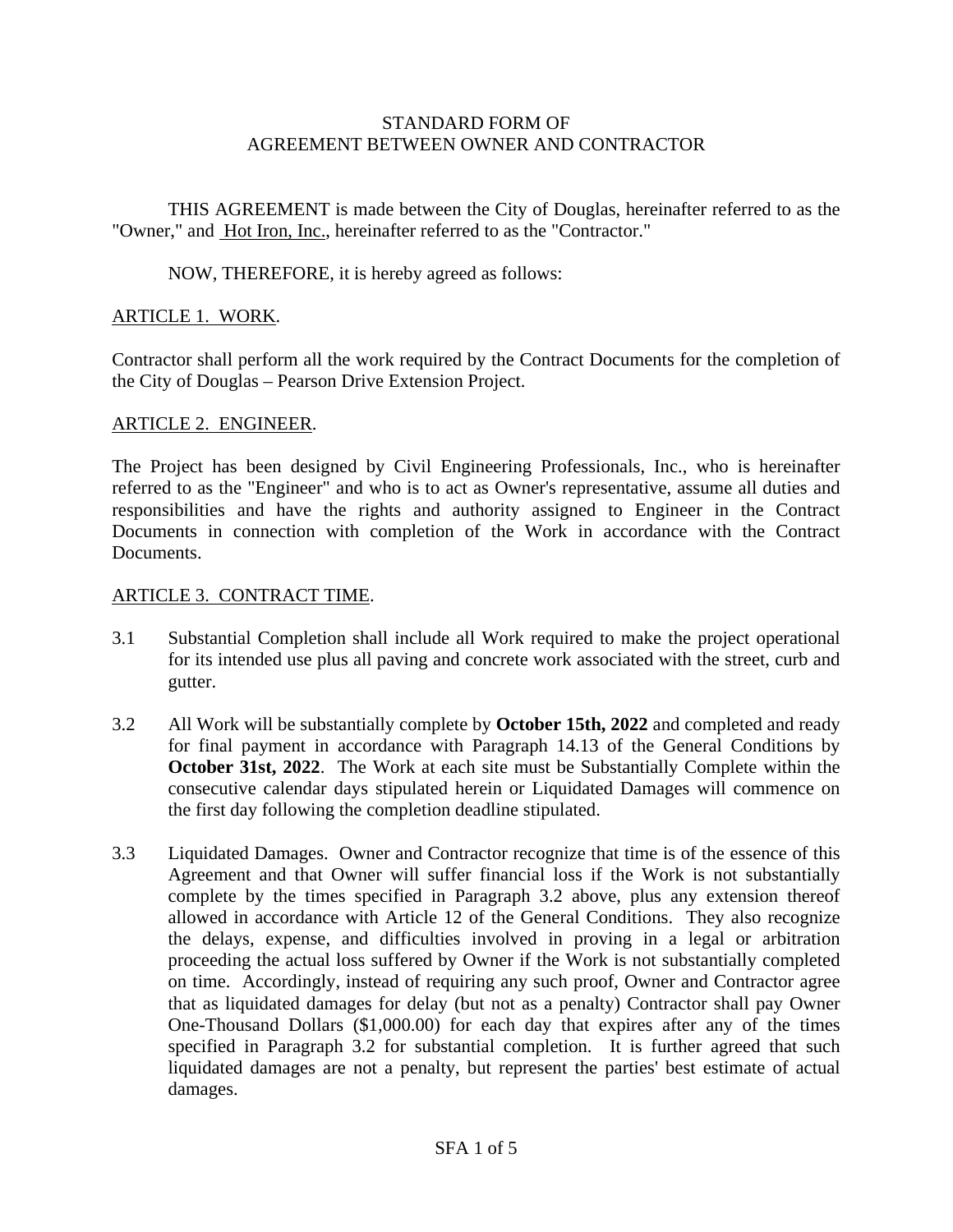3.4 After Substantial Completion, if Contractor neglects, refuses, or fails to complete the remaining Work within the Contract Times or any proper Owner-granted extension thereof, Contractor shall pay Owner Five-Hundred Dollars (\$500.00) for each day that expires after the time specified herein for final completion.

## ARTICLE 4. CONTRACT PRICE.

In Consideration of the performance of the work in accordance with the Contract documents for this Unit Price Contract, Owner shall pay Contractor in current funds a notto-exceed total contract price of One Million Nine Hundred Thirty-Eight Thousand Two Hundred Sixty-Five and 27/100 Dollars (\$ 1,938,265.27), subject to additions and deductions by Change Order approved by the Owner. The contract fee shall be based on materials actually furnished and installed and services actually provided based on the unit prices contained in the Bid Form and Itemized Bid Schedule, included as Exhibit "A" (pages BF-1 through BF-4 Bid Form and BS-1 through BS-2, Bid Schedules A, B, and C) and by this reference made a part of this Agreement.

### ARTICLE 5. PAYMENT PROCEDURES.

Contractor shall submit Applications for Payment in accordance with Article 14 of the General Conditions. Applications for Payment will be processed through the Engineer as provided in the General Conditions.

- 5.1 Progress Payments. Owner shall make progress payments on the basis of Contractor's Applications for Payment as recommended by Engineer, on or about the 25th day of each month during construction as provided below. All progress payments will be on the basis of the progress of the Work measured by the Schedule of Values provided for in Paragraph 14.1 of the General Conditions, subject to the cutoff and submittal dates provided in the General Provisions.
	- 5.1.1 Prior to payment of 50% of Total Contract Price progress payments will be made in an amount equal to 90% of the Work completed, and 90% of Invoice Cost of materials and equipment not incorporated in the work but delivered and suitably stored, less in each case the aggregate of payments previously made.
	- 5.1.2 After payment of 50% of Total Contract Price has been made, Owner may withhold such amounts necessary so the total retainage is equal to five percent (5%) of the Total Contract Price if the work is progressing satisfactorily.
	- 5.1.3 In the event the Contractor makes only one application for payment upon completion of the entire project, the Owner shall withhold ten percent (10%) of the Total Contract Price as retainage, said retainage to be paid in accordance with the provisions of Paragraph 5.3, Final Payment.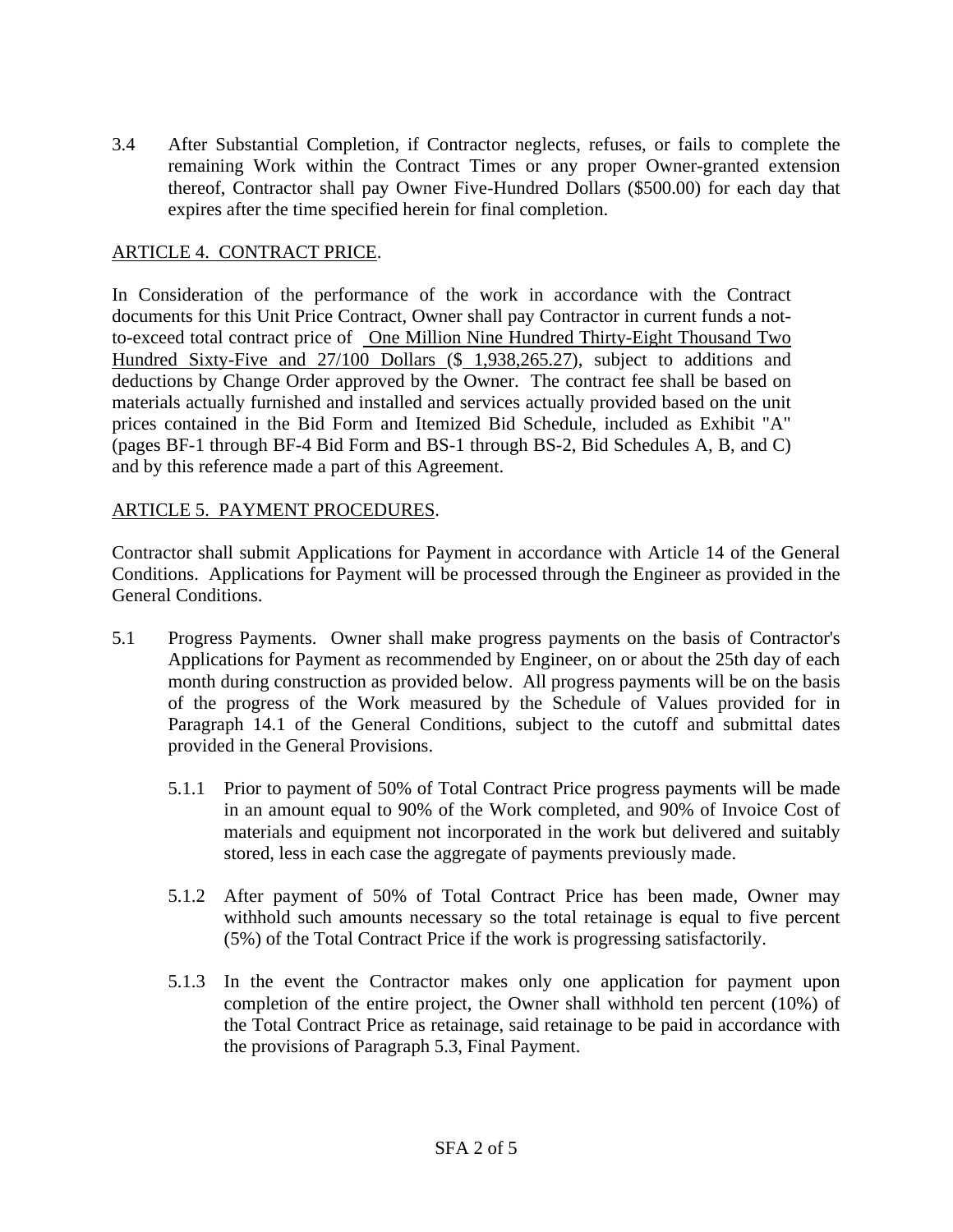- 5.2 OWNER may withhold progress payments if CONTRACTOR fails to submit an updated progress schedule with the application for payment as detailed in Section 01310 Progress Schedules.
- 5.3 Final Payment. Upon final completion and acceptance of the Work in accordance with Paragraph 14.13 of the General Conditions, Engineer shall recommend payment and present Contractor's Final Application for Payment to the City. Pursuant to Wyoming State Statutes, final payment cannot be made until forty-one (41) days after publication of the first Notice of Completion.

# ARTICLE 6. WITHHELD FUNDS.

Pursuant to Wyoming Statutes Section 16-6-701 et seq., withheld percentages for Contracts exceeding \$25,000.00 will be retained in an account in the name of the Contractor (except when specifically waived in writing by Contractor) which has been assigned to the Owner until the Contract is completely, satisfactorily, and finally accepted by the Owner. Unless a depository is designated by the Contractor in a written attachment hereto, the Contractor's signature hereon shall act as authority for the Owner to designate a retainage depository on behalf of the Contractor, for the purposes specified in Wyoming Statutes Section 16-6-704. The Contractor's signature hereon shall act as an assignment of the depository account to the Owner, as provided by Wyoming Statutes Section 16-6-701 et seq., whether the depository is designated by the Contractor or by the Owner.

# ARTICLE 7. CONTRACTOR'S REPRESENTATIONS.

In order to induce Owner to enter into this Agreement, Contractor makes the following representations:

- 7.1 Contractor has familiarized himself with the nature and extent of the Contract Documents, Work, locality, and with all local conditions and federal, state, and local Laws and Regulations that in any manner may affect cost, progress, or performance of the Work.
- 7.2 Contractor has studied carefully all reports of investigations and test of subsurface and latent physical conditions at the site or otherwise affecting cost, progress, or performance of the work which were relied upon by Engineer in the preparation of the Drawings and Specifications and which have been identified in the Supplementary Conditions.
- 7.3 Contractor has made or caused to be made examinations, investigations, and test and studies as he deems necessary for the performance of the Work at the Contract Price, within the Contract Time, and in accordance with the other terms and conditions of the Contract Documents; and no additional examinations, investigations, tests, reports, or similar data are or will be required by Contractor for such purposes.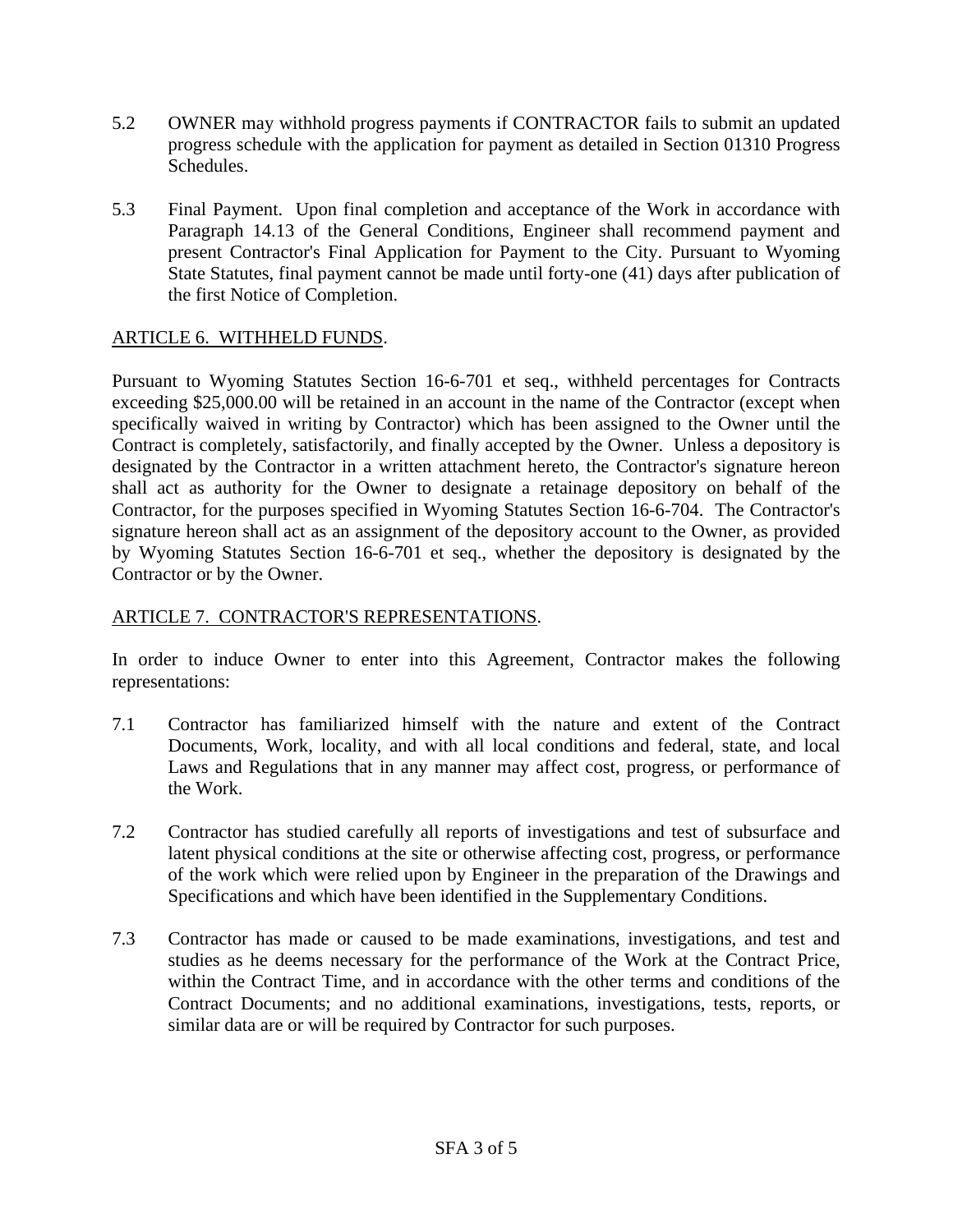- 7.4 Contractor has correlated the results of all such observations, examinations, investigations, tests, reports, and data with the terms and conditions of the Contract Documents.
- 7.5 Contractor has given Engineer written notice of all conflicts, errors, or discrepancies that he has discovered in the Contract Documents and the written resolution thereof by Engineer is acceptable to Contractor.
- 7.6 Contractor certifies that materials containing asbestos will not be used for this project without prior written approval by the Owner.

# ARTICLE 8. CONTRACT DOCUMENTS.

The Contract Documents which comprise the entire agreement between Owner and Contractor are attached to this Agreement, made a part hereof and consist of the following:

- 8.1 This Agreement (Pages SFA-1 to SFA-5, inclusive).
- 8.2 Exhibit "A" Bid Form.
- 8.3 Joint Account Agreement or Letter of Forfeiture waiving same.
- 8.4 Addenda No. 1 .
- 8.5 Performance and Payment Bonds.
- 8.6 Certificates of Insurance, of Workers' Compensation Coverage, and of Unemployment Insurance Coverage.
- 8.7 Notice of Award.
- 8.8 Notice to Proceed.
- 8.9 General Conditions (Pages 1 to 42, inclusive).
- 8.10 Supplementary Conditions (Pages SSC-1 to SSC-15, inclusive).
- 8.11 Technical Specifications.
- 8.12 Contract Drawings, consisting of thirty-one sheets, with each sheet bearing the following general title: City of Douglas – Pearson Drive Extension Project.
- 8.13 Any modifications, amendments, and supplements, including Change Orders, issued pursuant to Paragraphs 3.4 and 3.5 of the General Conditions, on or after the effective date of this Agreement.